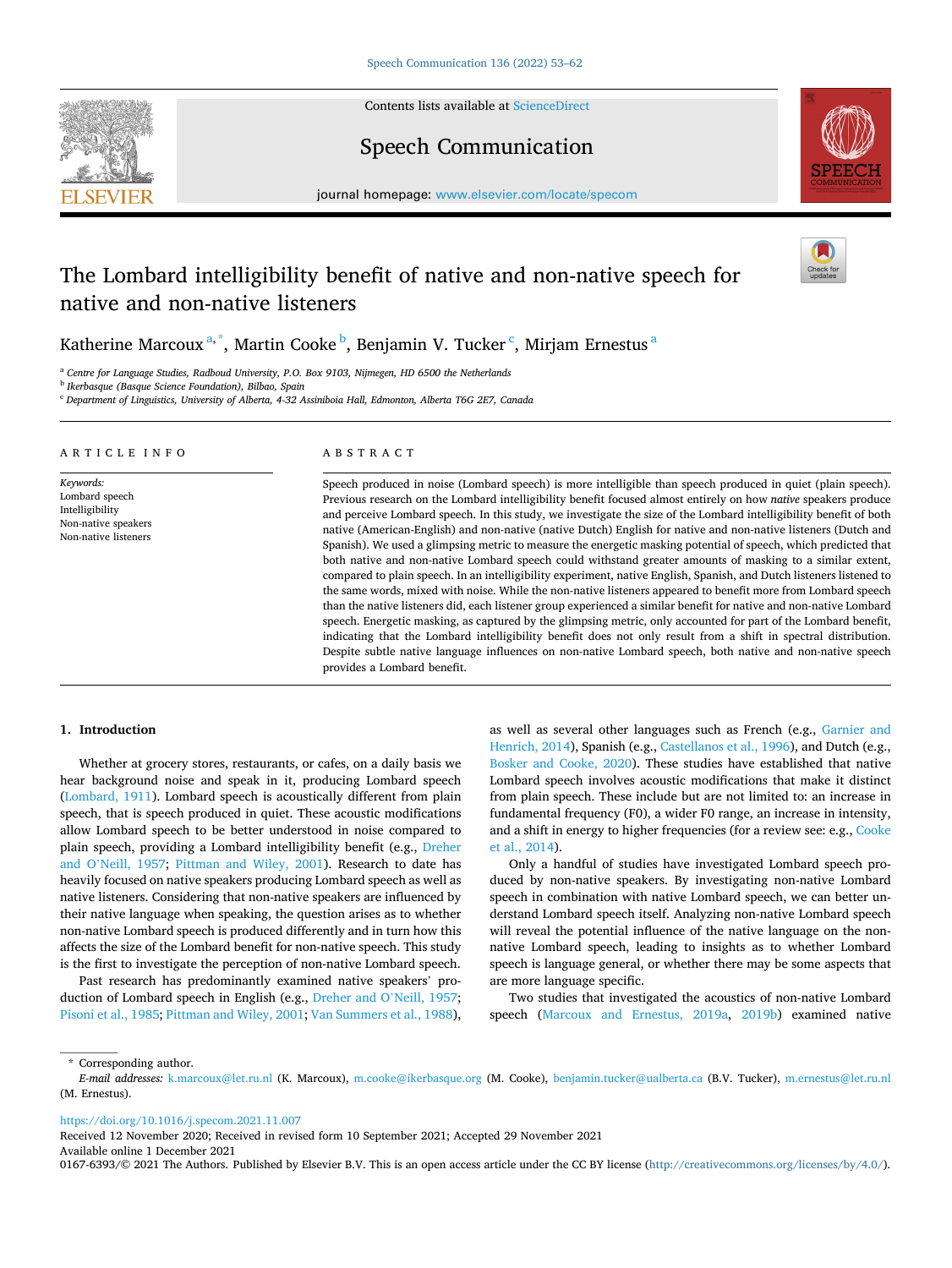American-English speakers and native Dutch speakers in addition to native Dutch speakers producing non-native English plain and Lombard speech. Their research used the Dutch English Lombard Native Non-Native corpus (DELNN; [Marcoux and Ernestus, 2019b](#page-9-0); Marcoux and Ernestus, in preparation). [Marcoux and Ernestus \(2019b\)](#page-9-0) found that the Dutch non-native speakers of English increased their median F0 for Lombard speech compared to plain speech, as is characteristic of native Lombard speech. They also found subtle native (Dutch) language influences on the non-native Lombard speech production in terms of the amount of F0 increase in the different conditions. The stimuli consisted of question-answer pairs, where the word with contrastive focus was early in the answer (early-focus condition) or late in the answer (late-focus condition). This meant that the material that underwent post-focus compression (a narrowing and lowering of the F0 range for the post-focus stimuli; see e.g., [Xu, 2011\)](#page-9-0) differed in the two conditions. While the two groups increased their F0 to a similar extent for Lombard speech in the late-focus condition, the non-native speakers had a larger increase in F0 (average of 12.7 Hz increase) than the native English speakers (average of 6.5 Hz increase) for the early-focus condition, reflecting the larger increase in Dutch (average of 11.6 Hz increase for early-focus).

[Marcoux and Ernestus \(2019a\)](#page-9-0) also examined the increase in F0 range in Lombard speech in natives and non-natives, finding an overall increase in F0 range in both the native and non-native speakers. Again a difference was found between the native and non-native English speakers, with the native speakers having a larger F0 range increase than the non-natives in the late-focus condition. The native Dutch had the smallest increase in Dutch, indicating that the non-native speakers were being influenced by their native Dutch. These results were not driven by individual speakers. These studies on non-native Lombard speech production, although limited to median F0 and F0 range, suggest that non-native speakers are adapting their speech in noise in ways that are characteristic of native Lombard speech, while showing faint influences of the native language.

Three other studies have investigated non-native Lombard speech in two more languages. [Villegas and colleagues \(2021\)](#page-9-0) showed that Japanese speakers produced louder speech (as measured by sound pressure level) both in native Japanese and in non-native English Lombard speech relative to plain speech. [Cai and colleagues \(2020\)](#page-9-0) found the same with intensity for Chinese-English late-bilinguals (first language – L1 – Chinese, second language – L2 – English). [Mok and colleagues](#page-9-0)  [\(2018\)](#page-9-0) investigated mean intensity, mean F0, and durations of vowels in L1 Mandarin and L2 English speech. They found that compared to L1 Mandarin plain speech, Lombard speech had higher mean intensity and longer durations, and for two of the three tones studied, higher mean F0. For the L2 English speech, they also found higher intensity and longer durations for Lombard speech compared to plain speech. However, the mean F0 was lower for L2 English Lombard speech in comparison to plain speech. In combination, these studies indicate that non-native speakers may produce Lombard speech, but may apply different modifications than native speakers do.

Past research with native speech has shown that the acoustic characteristics of Lombard speech provide an intelligibility benefit, resulting in Lombard speech being better understood in noise compared to plain speech presented in noise, that is, a Lombard intelligibility benefit (e.g., [Dreher and O](#page-9-0)'Neill, 1957; [Pittman and Wiley, 2001\)](#page-9-0). In examining the Lombard benefit, the speech (plain, Lombard) is mixed with noise, and the intelligibility of the masked stimuli is measured. The signal-to-noise-ratio (SNR) is fixed at the same level for the plain and Lombard speech, allowing for a comparison of the intelligibility between the two speech styles. The Lombard benefit has been shown to be influenced by various factors, including the type and the intensity of the noise used to elicit the Lombard speech, as well as the noise used as a masker and the SNR of the masked stimuli (e.g., [Lu and Cooke, 2008](#page-9-0); [Van Summers et al., 1988\)](#page-9-0).

All studies on the Lombard benefit have investigated native speech.

While the vast majority has also focused on native listeners, a couple of studies have examined both native and non-native listeners. One such study was conducted by [Junqua \(1993\).](#page-9-0) He did not find a Lombard benefit for native nor for non-native listeners.

Another study involving non-native listeners was performed by [Cooke and García Lecumberri \(2012\)](#page-9-0), who found that non-native listeners show a Lombard benefit for native speech. In line with previous research with natives (e.g., [Van Summers et al., 1988\)](#page-9-0), [Cooke and García](#page-9-0)  [Lecumberri \(2012\)](#page-9-0) reported that for non-native listeners, the size of the benefit also depends on the SNR level of the stimuli used in the intelligibility experiment, with higher noise levels eliciting a larger Lombard benefit. Also in agreement with past research on native listeners ([Lu and](#page-9-0)  [Cooke, 2008\)](#page-9-0), the level of noise used to elicit the Lombard speech affected the size of the Lombard benefit. The Lombard benefit for the non-native listeners, however, appears to be smaller than for native listeners who were tested with the same stimuli in another experiment ([Lu and Cooke, 2008\)](#page-9-0). With Lombard speech produced in 82 dB SPL of noise and plain and Lombard speech tested at an SNR of -9 dB, the native listeners increased their intelligibility 22% points when going from plain to Lombard speech [\(Lu and Cooke, 2008](#page-9-0)). In comparison, under the same conditions, non-native listeners increased their intelligibility by 15% points ([Cooke and García Lecumberri, 2012\)](#page-9-0). Together, these findings suggest that the Lombard benefit for non-native listeners is influenced by various factors similarly to native listeners (SNR levels, noise levels in producing Lombard speech, etc.) and that, although non-native listeners experience the Lombard benefit, they may do so to a smaller extent than native listeners.

One possible explanation for the smaller Lombard intelligibility benefit for non-native listeners is that in general non-native listeners can be more adversely affected than natives by noise in word recognition tasks (for a review of the literature see: [García Lecumberri et al., 2010;](#page-9-0)  [Scharenborg and van Os, 2019\)](#page-9-0). Being more adversely affected by noise could mean that the non-native listeners may need to dedicate more cognitive resources to word recognition, and in turn may not be able to take full advantage of the Lombard cues that contribute to the Lombard benefit. Alternatively, there may be language specific modifications in Lombard speech, which the non-native listeners may not take full advantage of.

The few studies investigating the Lombard benefit for non-native listeners only examined one non-native listener group each ([Cooke](#page-9-0)  [and García Lecumberri, 2012](#page-9-0); [Junqua, 1993](#page-9-0)). The benefit may, however, vary depending on the speaker's and the listener's native language. In examining the intelligibility of plain speech, [Bent and Bradlow \(2003\)](#page-9-0)  found a "matched interlanguage speech intelligibility benefit". That is, a non-native listener understands a non-native speaker with whom they share the same native language as well as a native speaker. Other studies have not found such straightforward results. For instance, [Stibbard and](#page-9-0)  [Lee \(2006\)](#page-9-0) only found weak evidence for the matched interlanguage speech intelligibility benefit, and [Major and colleagues \(2002\)](#page-9-0) only found the effect for one of several listener groups. [Bent and Bradlow](#page-9-0)  [\(2003\)](#page-9-0) further found a "mismatched interlanguage speech intelligibility benefit," with non-native listeners benefitting from non-native speakers independently of whether they share their native language. Other research has not replicated this mismatched interlanguage speech intelligibility benefit (e.g., [Stibbard and Lee, 2006](#page-9-0)). Therefore, it is still an open question whether and how a speaker's intelligibility is co-determined by the exact combination of the speaker's and listener's native languages.

In our study, we investigated the Lombard benefit of non-native speech, taking into account that this benefit may depend on the combination of the speaker's and listener's native languages. The materials (English target words) were taken from the DELNN corpus [\(Marcoux and](#page-9-0)  [Ernestus, 2019b](#page-9-0); Marcoux and Ernestus, in preparation), which, as mentioned above, contains English speech from native (American--English) and non-native (native Dutch) English speakers as well as native Dutch speech. Lombard speech has been documented for both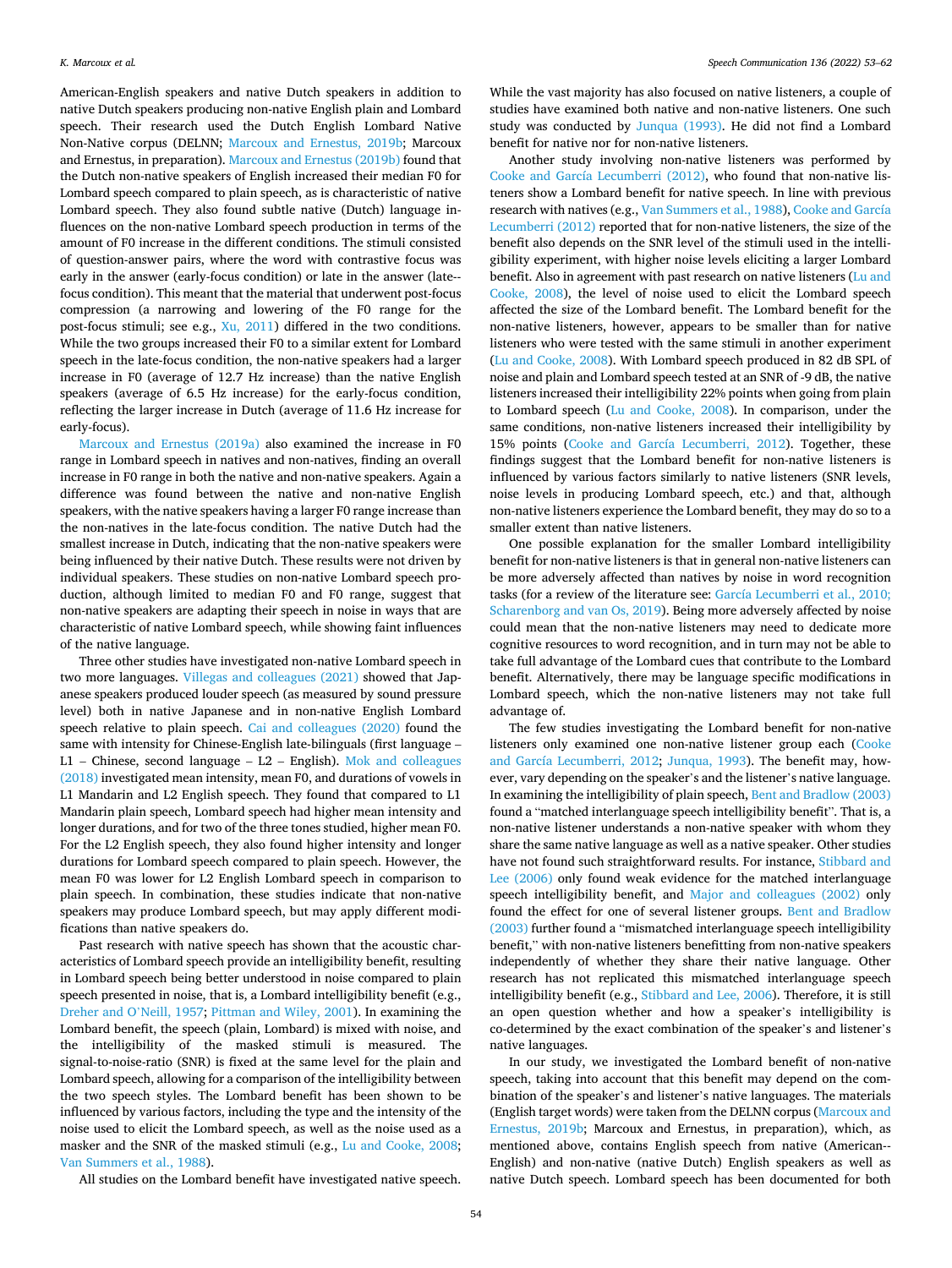native English and native Dutch and the Lombard speech in the two languages show similarities (e.g., English: [Bosker and Cooke, 2018](#page-9-0); [Lu](#page-9-0)  [and Cooke, 2008;](#page-9-0) [Pisoni et al., 1985;](#page-9-0) [Van Summers et al., 1988;](#page-9-0) e.g., Dutch: [Bosker and Cooke, 2020](#page-9-0)). Additionally, the acoustics of English Lombard speech produced by Dutch natives have been briefly studied, and it appears that their non-native English Lombard speech is very similar to native English Lombard speech, albeit perhaps with some native language influence ([Marcoux and Ernestus, 2019a,](#page-9-0) [2019b\)](#page-9-0).

We first analyzed the speech signal itself, investigating the masking potential of English target words using the high-energy glimpsing proportion metric (HEGP, [Tang and Cooke, 2016\)](#page-9-0). The HEGP metric is an extension of the glimpse proportion metric (GP). GP measures the proportion of spectro-temporal regions (glimpses) in speech tokens where the energy is greater for the speech than for the noise ([Cooke, 2006\)](#page-9-0). [Lu](#page-9-0)  [and Cooke \(2008\)](#page-9-0) found that Lombard speech has higher GPs than plain speech and furthermore that the GPs correlate with human intelligibility. The HEGP metric extends GP by examining each frequency band separately and selecting only those glimpses that additionally have an energy that exceeds the average speech-plus-noise energy in that band. The extension of GPs by HEGPs results in an improved correlation with intelligibility scores [\(Tang and Cooke, 2016\)](#page-9-0). HEGPs range in value from 0 to 1, which ideally maps on to the range from 0 to 100% intelligibility, although in practice the mapping depends on the type of speech material and the masker (see Fig. 3 in [Tang and Cooke, 2016\)](#page-9-0). This acoustic measure is independent of the listener's native language and therefore provides language-independent intelligibility information on native versus non-native Lombard speech. As there may be native language influences on non-native plain and Lombard speech, we may expect differences in HEGPs between native and non-native speech, in addition to differences between plain and Lombard speech.

We then tested the same material in an intelligibility experiment with native and non-native listeners. Listeners were asked to identify the English target words, produced by native and non-native English speakers in plain and in Lombard speech, mixed with noise. By having one group of native and two groups of non-native listeners, we can investigate how the speaker's and listener's native languages contribute to a Lombard intelligibility benefit. Canadian listeners served as our native cohort. One non-native listener group consisted of native Dutch individuals, chosen because they shared the native language with the non-native speakers. Our other non-native listener group consisted of native Spanish individuals, chosen as they did not share the native language with any of the speakers. The two non-native listener groups allowed us to examine the matched and mismatched interlanguage speech intelligibility benefit ([Bent and Bradlow, 2003\)](#page-9-0).

Listeners' responses were initially analyzed independently from HEGPs. Subsequently, we performed an additional analysis on the listeners' responses in which HEGP predictions were incorporated, in order to clarify whether any seemingly language-dependent differences might be ascribed to the ability to withstand energetic masking.

## **2. Speech materials**

## *2.1. Speakers*

The speech materials for this study were taken from the DELNN corpus ([Marcoux and Ernestus, 2019b](#page-9-0); Marcoux and Ernestus, in preparation). Of the nine native (American-English) and thirty non-native (native Dutch) female English speakers in the corpus, we selected eight native and eight non-native speakers. One native speaker did not agree to have her recordings used online, leaving us with the needed eight. We selected the eight mid-accented non-native speakers from the 23 who agreed to have their recordings used online based on the results from an overall accentedness rating experiment reported in Marcoux, Süß, and Ernestus (in preparation). In the accentedness experiment, six native American-English listeners rated six sentences per non-native speaker, using a 7-point Likert scale (1 "native-like" to 7 "very strong foreign accent"). These native listeners also rated two native speakers, which resulted in averages of 1.00 and 1.03, respectively, for each of the speakers, confirming their ability to identify native speech. After averaging the ratings per non-native speaker, the eight non-native speakers who were closest to the median rating of 4.7 were selected. Their average accentedness ratings for these eight speakers ranged from 4.4 to 5.0. Further, these selected non-native speakers had an average LexTALE (Lemhöfer [and Broersma, 2012\)](#page-9-0) score of 64.0 ( $sd = 9.2$ ), corresponding to a B1 level in the Common European Framework ([Council of Europe,](#page-9-0)  [2001\)](#page-9-0). We assume these selected speakers to be normal representations of Dutch natives, who typically start learning English at the age of ten or eleven years. Dutch natives are constantly exposed to English via English movies and series, as most entertainment is not dubbed.

## *2.2. Stimuli*

For the DELNN corpus, speakers read question-answer pairs at their own pace. The 96 target words were taken from the 72 early-focus sentences, where the word with contrastive focus came early in the sentence (for further details see [Marcoux and Ernestus, 2019b;](#page-9-0) Marcoux and Ernestus, in preparation). In some cases, multiple target words were taken from one sentence. The majority of target words were produced as nouns (e.g., *table, gloves, city*), while some were produced as verbs but could function as nouns (e.g., *left, likes, move*). Their frequencies of occurrence ranged from 0.7 to 1958.6 in a million ( $M = 145.8$ ,  $sd =$ 255.3) as reported in SUBTLEX US ([Brysbaert and New, 2009](#page-9-0)). This large range in frequency of occurrence is a result of the design of the corpus, which limited us in the selection of target words. The target words always came at some point after the word with contrastive focus (anywhere from immediately after the word with contrastive focus to the last word in the sentence); thus they all underwent post-focus compression, a narrowing and lowering of the F0 range (e.g.,  $Xu$ , [2011\)](#page-9-0). An example question-answer pair is included in (1). Speakers were asked to place emphasis on the words in bold, resulting in contrastive focus in the answers (*Paul* in this example). From the answer in (1), we extracted the word *café*, to be used in the HEGP analysis and intelligibility experiment. See [Appendix 1](#page-8-0) for all target words used.

(1) Did Simon meet his professor at the café to talk? No, **Paul** met his professor at the café to talk.

A total of 662 target word tokens were chosen from the DELNN corpus, which differed from each other in the combination of speech style (plain, Lombard), speaker, and word. Not all speakers and words contributed equally to the stimuli because not all eight native and eight non-native speakers produced all 96 target words both in plain and in Lombard speech in the DELNN corpus. Each speaker contributed between 35 and 48 target word tokens. Each target word was produced the same number of times as plain and as Lombard speech. Therefore, 331 of the target words were produced as plain speech and the other 331 as Lombard speech (this ranged from two to four productions of plain / Lombard speech per target word with an average of 3.4).

The corpus was phonemically transcribed and segmented at the word level using the Montreal Forced Aligner ([McAuliffe et al., 2017](#page-9-0)). The first author examined all oscillograms and spectrograms and improved the segmentation if needed, before the target word tokens were extracted at the zero-crossing boundaries.

## *2.3. Procedure*

The speakers in the DELNN corpus completed the self-paced reading task wearing a pair of Sennheiser HD 215 MKII DJ over ear headphones. Nothing was played via the headphones for the plain speech. In contrast, to elicit Lombard speech, participants heard speech shaped noise (SSN) at 83 dB SPL (calibrated using a Brüel & Kjær Type 4153 artificial ear) through the headphones. Wearing headphones during the plain speech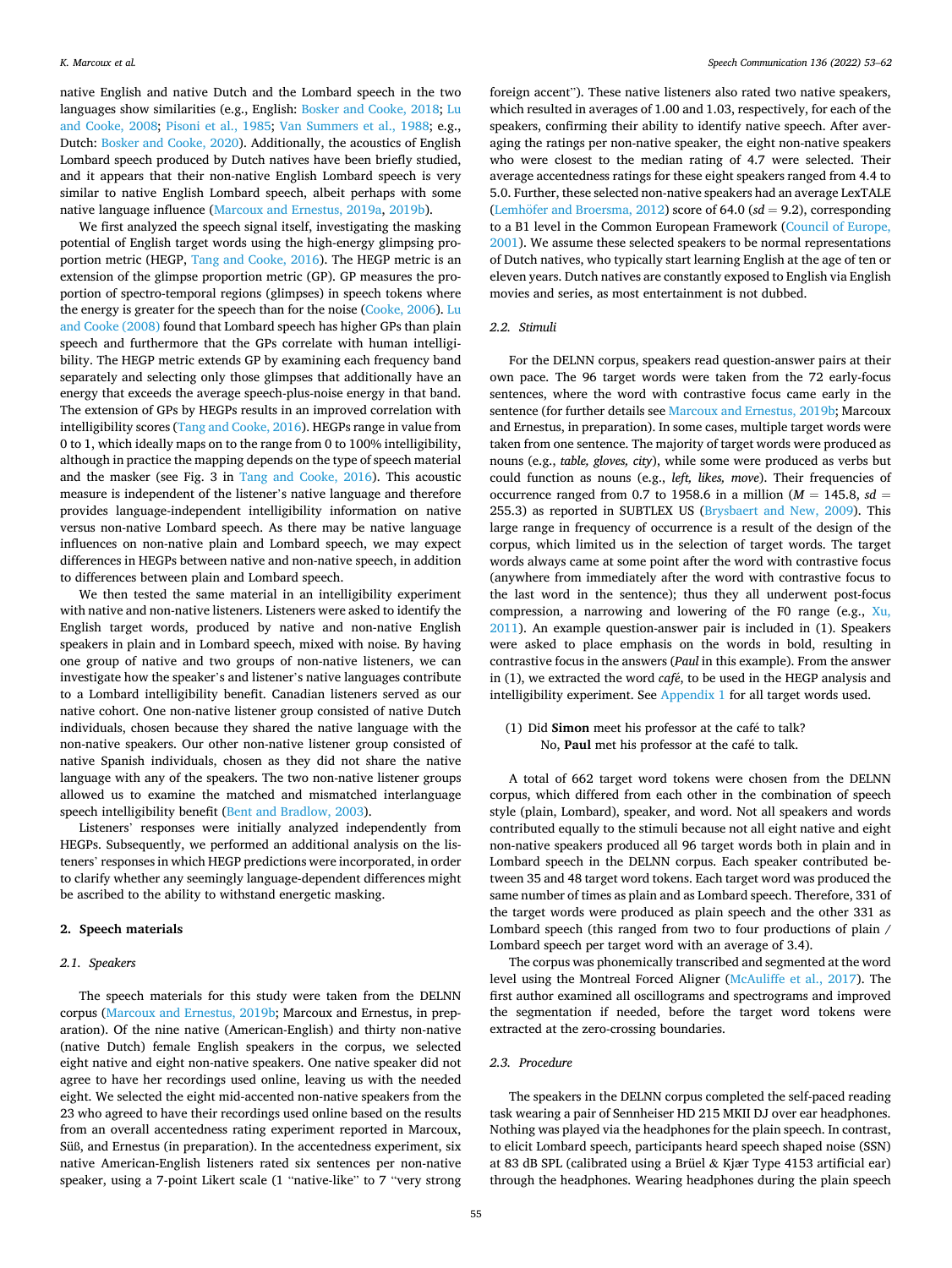<span id="page-3-0"></span>condition may have caused speakers to produce some amount of Lombard speech because their own voice was attenuated. We wanted the Lombard condition to purely reflect the effect of noise rather than noise in combination with headphone noise attenuation.

The SSN was generated by passing random noise through a filter whose spectrum matched the average spectrum of male and female voices. The average spectrum was created from the recordings of 10 male and 10 female adults reading a phonetically balanced text that was approximately two minutes long. The resulting SSN file had a sampling frequency of 44.1k Hz and was a single-channel WAV file, as is the case with all speech and noise materials used.

## **3. High energy glimpse proportion analysis**

#### *3.1. Procedure*

HEGPs were calculated at a global SNR of -1 dB, as this was the SNR designated for the intelligibility experiment (Section 4). Each token was constructed by mixing the speech signal with a randomly-chosen fragment of the SSN masker used to elicit Lombard speech in the DELNN corpus. The speech and masker signals making up each noisy token were independently passed through a gammatone filterbank consisting of 55 filters with center frequencies in the range of 50–8000 Hz. The instantaneous Hilbert envelope at the output of each filter was subsequently smoothed with a first-order leaky integrator (8 ms time constant) and downsampled to 100 Hz (i.e. 10 ms frames) for glimpse calculation. Candidate glimpses were then defined as those 10 ms time-frequency regions where the energy in the resulting spectro-temporal representation of the speech exceeded that of the masker (i.e., a local SNR of 0 dB was employed). Subsequently, in each frequency band, only those candidates occupying time regions where the speech-plus-noise mixture energy exceeded the mean energy of the mixture in that band were retained. Details of the HEGP calculation are provided in [Tang and](#page-9-0)  [Cooke \(2016\).](#page-9-0)

#### *3.2. Analyses*

HEGPs were transformed into logits using the equation: ln (proportion/1-porportion) [\(Jaeger, 2008\)](#page-9-0) and analyzed using linear mixed effects models (lmers) from the *lme4* package (version 1.1.21) [\(Bates et al.,](#page-9-0)  [2015\)](#page-9-0) in R (version 3.5.1) ([R Core Team, 2016\)](#page-9-0). Visualizations were made using the *ggplot2* package (version 3.2.1) [\(Wickham, 2016](#page-9-0)). The predictors of interest were Speech Style (plain, Lombard) and Speaker Nativeness (native, non-native). Speaker and Target Word were crossed-random intercepts and the significant predictors of interest were also tested as random slopes.

In the analysis, the Nelder-Mead optimizer was used as it provided the most robust convergence results. Outliers were defined as data points more than 2.5 standard deviations away from the grand mean, and we removed 18 such outliers prior to modeling. We started with all the predictors and interactions of interest and did a backwards fitting procedure for the fixed effects structure, and then a forward fitting procedure for the random slopes. This meant that we started by including an interaction between Speech Style and Speaker Nativeness (our predictors of interest) and then removed the interaction since it was not significant (*t <* 1.96) (backwards fitting procedure). The simple effects of the predictors of interest were confirmed as significant via the summary() function  $(t > 1.96)$ . Once the fixed effects structure was established, the significant fixed predictors were tested as random slopes as well as the interaction and anova() was used to determine if the addition improved the model (forward fitting procedure). If the model resulted in a convergence warning, we did not proceed with that model as it indicated that model was too complex given the dataset. As a final step, we took the previous model and removed the data points resulting in absolute standardized residuals exceeding 2.5 and refitted the model, which is reported below. The significance of the fixed effects of this final

model were confirmed via the function summary() and via Anova(), from the *car* package (version 3.0.6) [\(Fox and Weisberg, 2019](#page-9-0)), which computes Type II Wald chi-square tests. For the model reported below, the levels plain speech (predictor Speech Style) and non-native speakers (predictor Speaker Nativeness) are on the intercept.

#### *3.3. Results*

The statistical model revealed a significant simple effect of Speech Style as well as of Speaker Nativeness (Table 1). Lombard speech had higher HEGPs than plain speech and the native speakers had higher HEGPs than the non-natives ([Fig. 1\)](#page-4-0). The lack of a significant interaction between Speaker Nativeness and Speech Style (*β* = 0.0. *t* = -1.5) suggests that the difference in resistance to masking between plain and Lombard speech was similar for the native and non-native speech. The random effects structure revealed that HEGPs differed per Target Word, per Speaker, and that the effect of Speech Style varied per Speaker and per Target Word.

## **4. Intelligibility experiment**

#### *4.1. Methods*

#### *4.1.1. Participants*

Our native participants were 42 Canadians (32 females) with an average age of 21.5 years (*M*) and a standard deviation (*sd*) of 3.8 years. These participants were born and raised only in English by native English-speaking parents in Canada. They had no knowledge of Dutch or German as well as no contact with Dutch or German speakers. No participant had spent more than three months in non-English speaking countries. Additionally, participants reported no hearing loss or reading problems. These participants were recruited at the University of Alberta, in Edmonton, Canada.

Our non-native participants were 47 native speakers of Spanish or Spanish/Basque bilinguals, hereafter referred to as Spanish (39 females;  $M = 20.2$  years,  $sd = 2.4$  years) and 46 native Dutch individuals (36 females;  $M = 21.7$  years,  $sd = 2.7$  years). The Spanish participants were students at the Universidad del País Vasco/Euskal Herriko Unibertsitatea (UPV/EHU) in Vitoria, Spain, while the Dutch participants were students at Radboud University, Nijmegen, The Netherlands. The Spanish participants were enrolled in English Philology at the Faculty of Arts, while the Dutch participants came from different majors, with the additional requirements that they did not study linguistics and that more than half of their classes were not in English. These different study requirements for the two non-native groups were in place so that they had similar levels of English proficiency. On average, both the Spanish and Dutch participants had a B2 level of English in the Common European Framework ([Council of Europe, 2001\)](#page-9-0) as indicated by their LexTALE scores;  $M = 69.6$ ,  $sd = 8.5$  and  $M = 66.5$ ,  $sd = 14.6$ , respectively (Lemhöfer [and Broersma, 2012](#page-9-0)). We did not find a difference between

**Table 1** 

lmer model of the logit HEGPs. Plain speech and non-native speaker are on the intercept. After each predictor, we indicate which level is being contrasted with the intercept. The *β* indicates the size of the difference between the intercept level and the contrasted level.

| Fixed effects:              | ß   | t-value |
|-----------------------------|-----|---------|
| Intercept                   | 0.3 | 9.4     |
| Speech Style: Lombard       | 0.1 | 6.3     |
| Speaker Nativeness: Native  | 0.1 | 2.1     |
| <b>Random effects</b>       |     | SD      |
| Target word (Intercept)     |     | 0.1     |
| Speech Style by Target Word |     | 0.1     |
| Speaker (Intercept)         |     | 0.1     |
| Speech Style by Speaker     |     | 0.1     |
| Residual                    |     | 0.1     |
|                             |     |         |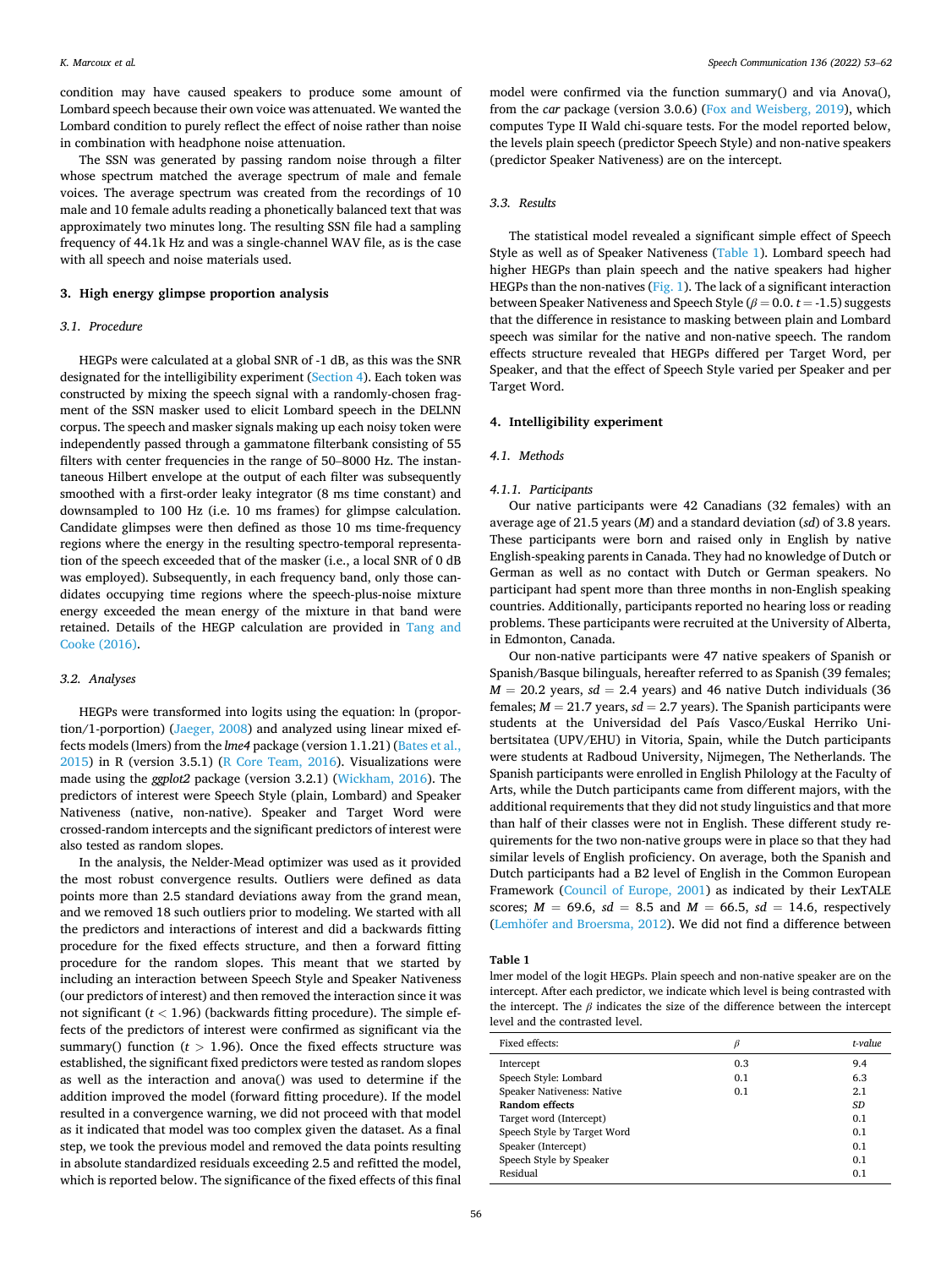<span id="page-4-0"></span>

**Fig. 1.** HEGPs of target word tokens produced in plain and Lombard speech split by speaker nativeness. The data in the graph are the raw data (pre-logit transformation), including outliers, which were excluded from the analyses. The box represents the lower and upper quartiles, with the horizontal line within the box indicating the median. The dots indicate potential outliers while the lines extend to the minimum and maximum, excluding potential outliers.

the Dutch and Spanish participants' English proficiency as indicated by the LexTALE scores (independent non-parametric two samples Wilcoxon rank test was conducted as the Dutch data was not normally distributed,  $W = 862$ ,  $p = 0.09$ ). None of the non-native participants reported any hearing loss or reading problems and had not been in English-speaking countries for more than two months. Moreover, the Dutch participants were not speakers from the DELNN corpus ([Marcoux and Ernestus,](#page-9-0)  [2019b;](#page-9-0) Marcoux and Ernestus, in preparation). All participants gave informed consent and were compensated financially or with course credit for their participation in the experiment.

#### *4.1.2. Speech materials*

The same speech materials as in the HEGP analysis were used for the intelligibility study. The 662 target word tokens were mixed with a random section of the noise from the same SSN file that was used to calculate the HEGPs. For the intelligibility experiment, a 30 millisecond ramp of noise preceded and followed the tokens. An SNR of -1 dB was chosen on the basis of a pilot which used Dutch non-native listeners of English. These pilot participants did not partake in the intelligibility experiment but had a similar background as the participants that did. Pilot participants were tested on a subset of the tokens using SNRs ranging from  $-2$  to  $+4$  dB. An SNR of  $-1$  dB ensured that the performance on the easiest condition (native speakers, Lombard speech) was not at ceiling while the most difficult condition (non-native speaker, plain speech) was not at floor.

The experiment also included one filler word per speaker (see below), which were not included in the analyses. These filler words were included so the listener could adapt to each speaker. These fillers also came from the DELNN corpus and were also nouns.

#### *4.1.3. Experimental lists*

Each of the 12 experimental lists contained 192 trials of interest, made up of 96 distinct target words, produced twice, once by a native and once by a non-native speaker. Within each list, eight speakers (four native, four non-native) produced 24 target words each. Of the target word tokens, half were plain and half were Lombard speech. The lists were blocked by speaker and the first item of each block was a filler. The fillers were included at the beginning of each speaker block so the listeners could adapt to the individual speakers. The lists were pseudorandomized so that no more than two native or two non-native speakers

followed each other and that the second instance of the target word was at least 10 trials after the first.

To create the 12 experimental lists, we started with one list containing eight speakers – four native and four non-native. Speakers were grouped into pairs, each speaker had a corresponding speaker that produced the same target words in the other speech style (plain and Lombard). A second list was created by taking four of the speakers from the first list and adding four different speakers to it. From the two lists, we created two mirror lists, which contained the other speakers from each pair (eight speakers), and what was plain speech was now Lombard speech and vice versa. The order of speakers in these four lists and the words in each of these speaker blocks was randomized with the restrictions described above, resulting in the final 12 experimental lists. Each participant completed three practice trials (not target words) by one native and two non-native speakers (selected from our 16 speakers) followed by an experimental list.

#### *4.1.4. Procedure*

In the intelligibility experiment, listeners heard isolated words in plain and Lombard speech styles produced by native and non-native speakers mixed with SSN. For each trial, participants heard the stimulus while seeing a blank screen and, after 0.1 second, they were instructed to "Write down the word you heard:". If participants attempted to continue the experiment without a response, a message appeared on the screen asking them to "Please fill in the blank". The computers in the three countries had autocorrect activated, but there were misspellings that the auto-correct did not catch, such as "fundation" for "foundation". The experiment included three self-paced breaks, each after two speaker blocks.

In addition to the intelligibility experiment itself, the Dutch and Spanish participants completed the aforementioned LexTALE task (Lemhöfer [and Broersma, 2012](#page-9-0)). For the task, participants needed to indicate whether the 60 test items presented orthographically were English words or non-words. Of the 60 test items, 40 were words and 20 were non-words. This task is used to estimate general English proficiency as per the levels in the Common European Framework [\(Council of](#page-9-0)  [Europe, 2001](#page-9-0)).

The Spanish participants completed the intelligibility experiment on Mac Mini computers using MacOS Sierra and Sennheiser HD 380 pro headphones. Up to four participants completed the experiment simultaneously in separate alcoves in a sound attenuated room. The Dutch participants completed the same experiment on Dell Latitude 5590 laptops using Windows 10 and Sennheiser HD 215 MKII DJ headphones. The Canadian participants completed the experiment on Dell Optiplex 3020 computers running Windows 7 and wore MB Quart QP 805 DEMO headphones. For both the Dutch and Canadian participants, up to two participants were run at once, each in their own sound attenuated booth.

The participants heard the stimuli at an average fixed volume of 71 dBA. In Spain and The Netherlands, the volume coming from the headphones was calibrated on a subset of concatenated stimuli using the Brüel & Kjaer artificial ear type 4153 and in Canada it was calibrated using the EXTECH Instruments 407750 Digital Sound Level Meter with RS232 and Sound Level Calibrator 407744.

## *4.2. Analyses*

To analyze intelligibility, participants' responses were cleaned of spurious characters such as "." and "\". Further, when multiple worded or multiple answers were given, only the first word was considered (e.g., only "gang" was considered in "gang or game"). Answers were coded as correct (1) or incorrect (0). An answer was only considered correct if there were no misspellings. Correctly spelled homonyms of the target word, such as "weak" for "week" were also considered correct.

Intelligibility was analyzed with generalized linear mixed effects models (glmers) with the binomial link function. The number of maximal iterations was increased to 100,000 in "bobyqa". The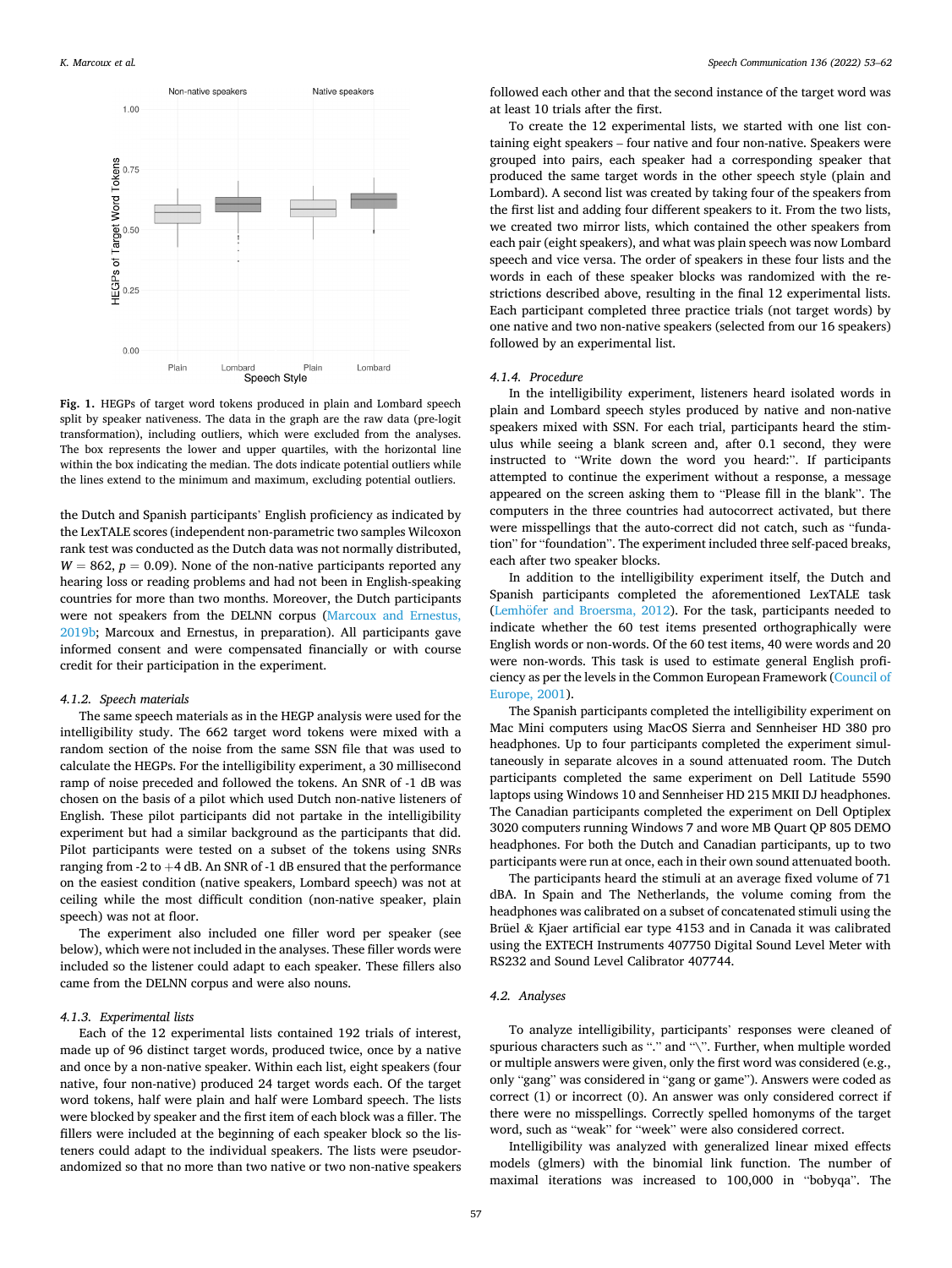<span id="page-5-0"></span>predictors of interest were Speech Style (plain, Lombard), Speaker Nativeness (native, non-native), and Listener Group (Canadian, Dutch, Spanish). The control predictors were Final, Trial Number, Occurrence, and Focus. Final (final, non-final) was included to indicate whether the target word token was produced as the final word in the sentence or not, since final words are typically lengthened and may therefore be easier to understand. Scaled and centered Trial Number was included since listeners' accuracy may improve during the experiment due to learning or drop during the experiment because of fatigue. Occurrence (first, second) indicated whether it was the listeners' first or second occurrence of hearing the target word and was included because priming could make the second occurrence easier to comprehend. Finally, Focus indicated whether the target word token came immediately after the word with contrastive focus in the original sentence in the corpus or at some later point in the sentence. Focus was included since we were unsure whether the effect of post-focus compression on intelligibility varies based on the closeness to the word with contrastive focus. Speaker, Listener, and Target Word were the crossed-random effects.

The same statistical procedure was followed as when analyzing HEGPs in determining the best model, using a backwards fitting procedure for the fixed effects structure and then a forward fitting procedure for the random slopes. We began with a theory-based approach with simple effects and interactions among our predictors of interest (Speech Style, Speaker Nativeness, and Listener Group) and simple effects for our control predictors (Final, Trial Number, Occurrence, Focus). In the model reported below, plain speech (Speech Style), non-native speakers (Speaker Nativeness), and Canadian listeners (Listener Group) are on the intercept.

Because the Canadian listeners are on the intercept, the model does not provide detailed information about the potential differences between the Dutch and Spanish listeners. We therefore releveled the final model with the Dutch listeners on the intercept and also report the relevant results of this releveled model.

## *4.3. Results*

Due to technical issues, 193 trials for the Spanish participants were lost (one Spanish participant lost 52 trials while the rest randomly lost between 0 and 9 trials; the total loss is approximately 2% of the Spanish data). This resulted in 8832 and 8829 data points for the Dutch and Spanish listener cohorts, respectively.

These data are visualized in Fig. 2 and the final statistical model is shown in Table 2. This final model lacks some of the predictors and interactions that we tested because they were not statistically significant. While Fig. 2 may suggest there is a three-way interaction among our predictors of interest (Speech Style \* Speaker Nativeness \* Listener Group), this was not borne out in the statistical analysis, and therefore this interaction was removed from the model (Speech Style: Lombard \* Speaker Nativeness: Native \* Listener Group: Dutch  $\beta = 0.2$ ,  $z = 1.5$ ,  $p =$ 0.1 and Speech Style: Lombard \* Speaker Nativeness: Native \* Listener Group: Spanish  $\beta = 0.1$ ,  $z = 0.6$ ,  $p = 0.6$ ). The interaction of Speech Style with Speaker Nativeness was no longer significant (*β* = *-*0.2, *z* = -0.9, *p* = 0.4) after Speech Style was added as a random slope to the Speaker random intercept and therefore also removed. The control predictor Focus was also not significant and removed from the model ( $\beta = 0.1$ ,  $z =$  $0.1, p = 0.9$ 

With regard to non-native speech, which is at the intercept, we found no difference between the Canadian (at the intercept) and Dutch listeners, while the Spanish listeners performed worse compared to the Canadians. A releveled model with the Dutch listeners, instead of the Canadian listeners, on the intercept, showed that the Spanish listeners also performed worse than the Dutch listeners (Listener Group: Spanish  $\beta = -0.2$ ,  $z = -2.0$ ,  $p < 0.05$ ).

Overall the native speakers were better understood than the nonnative speakers, and this was more so for the native (Canadian) listeners (interaction of Speaker Nativeness and Listener Group) than the



**Fig. 2.** The proportion of target word tokens correct for plain and Lombard speech split by Speaker Nativeness and by Listener Group. The error bars indicate 95% confidence intervals.

#### **Table 2**

The glmer model of intelligibility scores for native and non-native plain and Lombard speech by native and non-native listeners. Plain speech, non-native speaker, and native listener are on the intercept. After each predictor, we indicate which level is being contrasted with the intercept. The *β* indicates the size of the difference between the intercept level and the contrasted level.

| <b>Fixed effects</b>                                | β      | $\boldsymbol{z}$ | $\boldsymbol{P}$ |
|-----------------------------------------------------|--------|------------------|------------------|
| (Intercept)                                         | $-1.6$ | $-4.9$           | ${<}0.001$       |
| Speaker Nativeness: Native                          | 1.7    | 4.8              | ${<}0.001$       |
| Listener Group: Dutch                               | 0.0    | $-0.4$           | 0.7              |
| Listener Group: Spanish                             | $-0.3$ | $-2.2$           | < 0.05           |
| Speech Style: Lombard                               | 0.9    | 5.3              | < 0.001          |
| Trial Number                                        | 0.1    | 4.6              | < 0.001          |
| Occurrence: Second                                  | 0.4    | 9.2              | < 0.001          |
| Final: Non-final                                    | $-0.5$ | $-2.2$           | < 0.05           |
| Speaker Nativeness: Native* Listener Group: Dutch   | $-0.9$ | $-11.4$          | < 0.001          |
| Speaker Nativeness: Native* Listener Group: Spanish | $-0.8$ | $-10.3$          | ${<}0.001$       |
| Listener Group: Dutch * Speech Style: Lombard       | 0.2    | 3.1              | < 0.01           |
| Listener Group: Spanish * Speech Style: Lombard     |        | 3.5              | < 0.001          |
| <b>Random effects</b>                               |        |                  | SD               |
| Listener (Intercept)                                |        |                  | 0.3              |
| Target Word (Intercept)                             |        |                  | 1.5              |
| Speech Style: Lombard by Target Word                |        |                  | 1.3              |
| Listener Group: Dutch by Target Word                |        |                  | 0.4              |
| Listener Group: Spanish by Target Word              |        |                  | 0.7              |
| Speaker (Intercept)                                 |        |                  | 0.7              |
| Speech Style: Lombard by Speaker                    |        |                  | 0.4              |

non-native listeners. The Dutch and Spanish listeners showed a similarly sized effect of the nativeness of the speech (in the releveled model with the Dutch listeners on the intercept, the interaction of Speaker Nativeness with the Spanish Listener Group was not significant:  $\beta = 0.1$ ,  $z =$  $0.9, p = 0.4$ .

Lombard Speech was better understood than plain speech. This Lombard benefit was larger for non-native listeners (interaction of Listener Group and Speech Style), with the Dutch and the Spanish listeners showing a similarly sized effect (in line with this, the releveled model with the Dutch listeners on the intercept showed no significant interaction of Speech Style with the Spanish Listener Group: Lombard *β*   $= 0.0$ ,  $z = 0.5$ ,  $p = 0.6$ ). As there is no three-way interaction of Speaker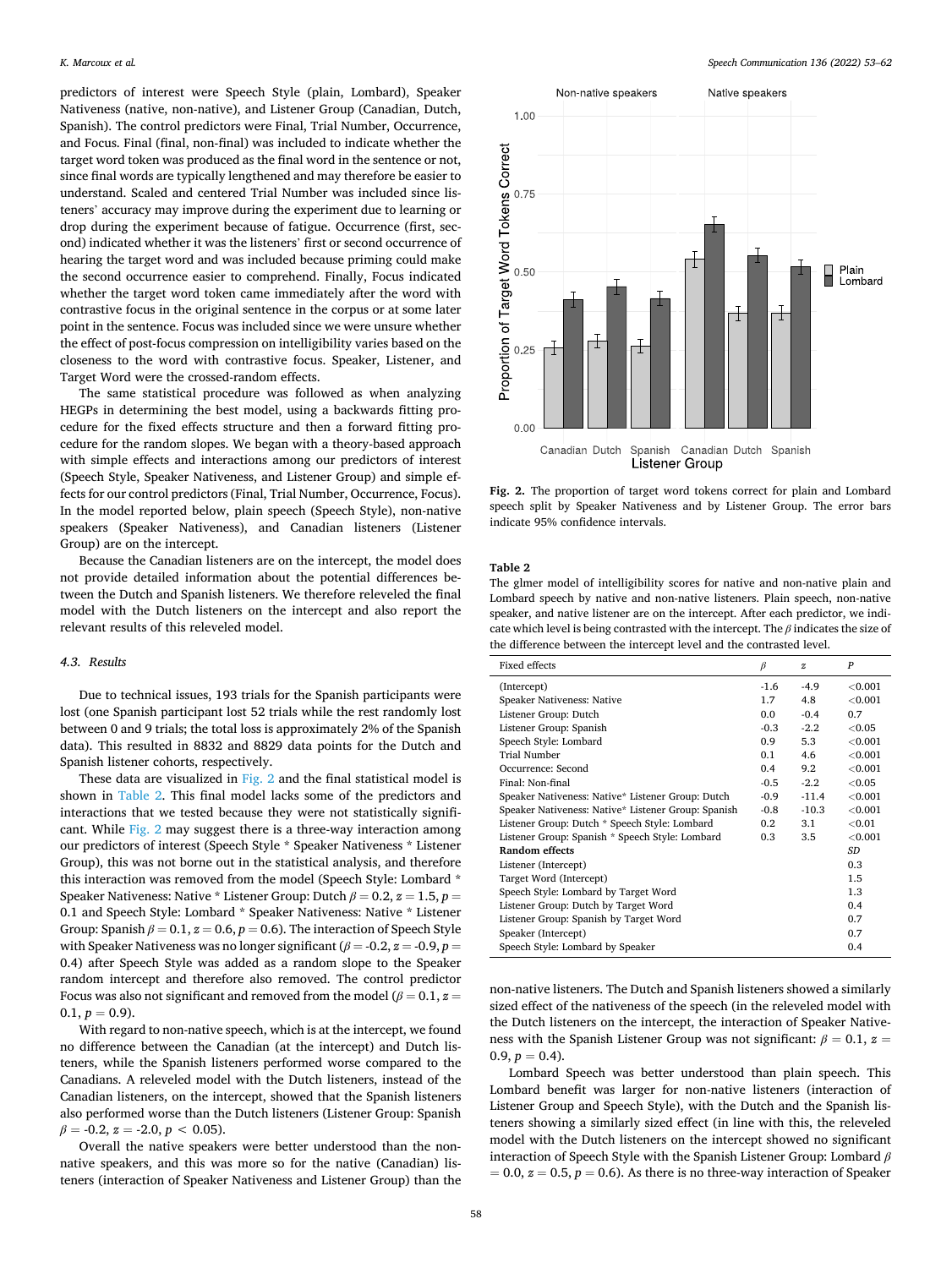Nativeness, Listener Group, and Speech Style, the effect of Lombard speech appears similar for native and non-native speech.

Regarding the control variables, when the stimulus was produced as the last word in the sentence in the corpus, participants did better, suggesting that final lengthening improved intelligibility. As trial number increased, performance improved, indicating that learning occurred over the course of the experiment. Additionally, the second occurrence of the word was better understood than the first, suggesting that priming aided the participants.

From the model's random effect structure, we learned that the intelligibility scores varied for Listeners, Target Words, and Speakers. Additionally, Speech Style affected different Target Words differently as well as affecting Speakers differently. We also observed that the different Listener Groups were affected differently by the different Target Words.

#### *4.4. Intelligibility analysis including HEGPs as predictor*

### *4.4.1. Analyses*

We extended the analysis of participants' intelligibility scores provided in [Section 4.2](#page-4-0) by including the additional predictor HEGPs. As explained above, the HEGPs form an acoustic measure indicating the ability of a word token to resist the noise masking used in the intelligibility experiment. This additional analysis can be seen as a control analysis to see whether the effects of Speech Style and its interactions are still statistically significant after inclusion of an acoustic predictor that may partly account for the Speech Style effect.

The HEGPs from [Section 3](#page-3-0) were scaled and centered, because not doing so led to convergence issues. In determining the model, the same fitting procedure as in the previous analysis [\(Section 4.2](#page-4-0)) was followed. Compared to the previous analysis, we began by including the additional interaction of Listener Group with HEGPs. We did not include all interactions between the HEGPs and the variables of interest because the results from the statistical analysis of HEGPs in [Section 3.3](#page-3-0) showed that HEGPs are highly correlated with both Speaker Nativeness and Speech Style. We therefore excluded the interactions between HEGPs and these variables of interest and all higher order interactions containing these variables.

We established whether the model including the HEGPs explained more variance than the model without this predictor by comparing their Akaike Information Criterion (AICs). Because models can only be compared on the basis of their AIC if they are based on the same dataset, we made the comparison on the models before the removal of the residual outliers.

## *4.4.2. Results*

When fitting this model, as with the previous model ([Section 4.2](#page-4-0)), the three-way interaction (Speech Style \* Speaker Nativeness \* Listener Group) as well as the interaction of Speech Style with Speaker Nativeness were not significant and therefore removed from the model (Speech Style: Lombard \* Speaker Nativeness: Native \* Listener Group: Dutch *β* = 0.3,  $z = 1.8$ ,  $p = 0.1$ , Speech Style: Lombard \* Speaker Nativeness: Native \* Listener Group: Spanish  $\beta = 0.2$ ,  $z = 1.0$ ,  $p = 0.3$ , and Speech Style: Lombard \* Speaker Nativeness: Native  $\beta = -0.1$ ,  $z = -0.8$ ,  $p = 0.4$ ). Additionally, the two-way interaction between Listener Group and HEGPs was not significant and therefore removed from the model (Listener Group: Dutch \* HEGPs  $\beta = 0.0$ ,  $z = -0.2$ ,  $p = 0.9$  and Listener Group: Spanish \* HEGPs  $\beta = 0.0$ ,  $z = -0.9$ ,  $p = 0.4$ ). The control predictor Focus was again also not significant and removed from the model ( $\beta$  =  $0.1, z = 0.3, p = 0.7$ .

The final statistical model is shown in Table 3. The AIC score of the model with HEGPs (25,683.6, *df* = 27) was substantially lower than that of the model without the HEGPs as predictor  $(25, 925.0, df = 26)$ , which shows that the model with HEGPs better explains the data despite the extra degree of freedom.

The HEGPs contribute to explaining the variance in the data. The

#### **Table 3**

The glmer model of intelligibility of native and non-native plain and Lombard speech by native and non-native listeners including HEGPs as predictor. Plain speech, non-native speaker, and native listener are on the intercept. After each predictor, we indicate which level is being contrasted with the intercept. The *β*  indicates the size of the difference between the intercept level and the contrasted level.

| <b>Fixed effects</b>                                | β             | $\boldsymbol{z}$ | p          |
|-----------------------------------------------------|---------------|------------------|------------|
| (Intercept)                                         | $-1.2$        | $-4.2$           | ${<}0.001$ |
| Speaker Nativeness: Native                          | 1.5           | 4.8              | < 0.001    |
| Listener Group: Dutch                               | $0.0^{\circ}$ | $-0.2$           | 0.8        |
| Listener Group: Spanish                             | $-0.2$        | $-1.9$           | 0.1        |
| Speech Style: Lombard                               | 0.6           | 3.9              | ${<}0.001$ |
| <b>HEGPs</b>                                        | $0.5^{\circ}$ | 15.7             | < 0.001    |
| Trial Number                                        | 0.1           | 4.8              | < 0.001    |
| Occurrence: Second                                  | 0.4           | 9.1              | < 0.001    |
| Final: Non-final                                    | $-0.6$        | $-2.7$           | < 0.01     |
| Speaker Nativeness: Native* Listener Group: Dutch   | $-0.9$        | $-11.6$          | < 0.001    |
| Speaker Nativeness: Native* Listener Group: Spanish | $-0.9$        | $-10.6$          | < 0.001    |
| Listener Group: Dutch * Speech Style: Lombard       | 0.2           | 2.8              | < 0.01     |
| Listener Group: Spanish * Speech Style: Lombard     |               | 3.0              | < 0.01     |
| <b>Random</b> effects                               |               |                  | SD         |
| Listener (Intercept)                                |               |                  | 0.3        |
| Target Word (Intercept)                             |               |                  | 1.4        |
| Speech Style: Lombard by Target Word                |               |                  | 1.2        |
| Listener Group: Dutch by Target Word                |               |                  | 0.4        |
| Listener Group: Spanish by Target Word              |               |                  | 0.7        |
| Speaker (Intercept)                                 |               |                  | 0.6        |
| Speech Style: Lombard by Speaker                    |               |                  | 0.3        |

higher the HEGPs, the better intelligibility (main effect of HEGPs). The effect size of HEGPs is similar to the effect size of Speech Style.

The inclusion of the HEGPs changed the results for the non-native speech. In contrast to the previous model, the model with the HEGPs does not show a difference between either the Dutch or the Spanish listeners with the Canadian listeners in comprehending non-native plain speech. The Dutch and the Spanish listeners also did not differ from each other, as evidenced by a model with the Dutch listeners on the intercept (Listener Group: Spanish  $\beta = -0.2$ ,  $z = -1.9$ ,  $p = 0.1$ ).

The HEGPs model also showed different results for the native speech. Native speech was only better understood than non-native speech (simple effect of Speaker Nativeness) by the Canadian listeners. The interactions of Speaker Nativeness and both Listener Groups showed that this was less for the Dutch and Spanish listeners, and when we releveled the model, the simple effect of Speaker Nativeness was not significant (Speaker Nativeness: Native  $\beta$  = -0.6,  $z$  = -1.8,  $p$  = 0.1) and we did not find a difference of the effect of the nativeness of the speech between the Dutch and Spanish listeners (Speaker Nativeness: Native \* Listener Group: Spanish  $\beta = 0.1$ ,  $z = 0.8$ ,  $p = 0.4$ ). This indicates that if the listener is Dutch or Spanish, the benefit of the native speech can be explained by the difference in HEGPs, while the Canadian listeners benefit from the native speech even when HEGP differences are accounted for.

The inclusion of the HEGPs did not affect the pattern of results for the difference between plain and Lombard speech. Lombard speech was better understood than plain speech (simple effect of Speech Style), and this effect was larger for the Dutch and Spanish listeners (interaction of Listener Group and Speech Style) compared to Canadian listeners. The Dutch and the Spanish benefitted similarly from the Lombard speech, as indicated by the releveled model, in which the interaction of Speech Style and Spanish Listener Group was not significant (Listener Group: Spanish \* Speech Style: Lombard *β* = 0.0, *z* = 0.3, *p* = 0.8).

The control predictors remained the same as in the model in [Section](#page-5-0)  [4.3 \(Table 2\)](#page-5-0), with significant effects of Final, Trial Number, and Occurrence. Furthermore, the random structure also remained the same as in the previous model.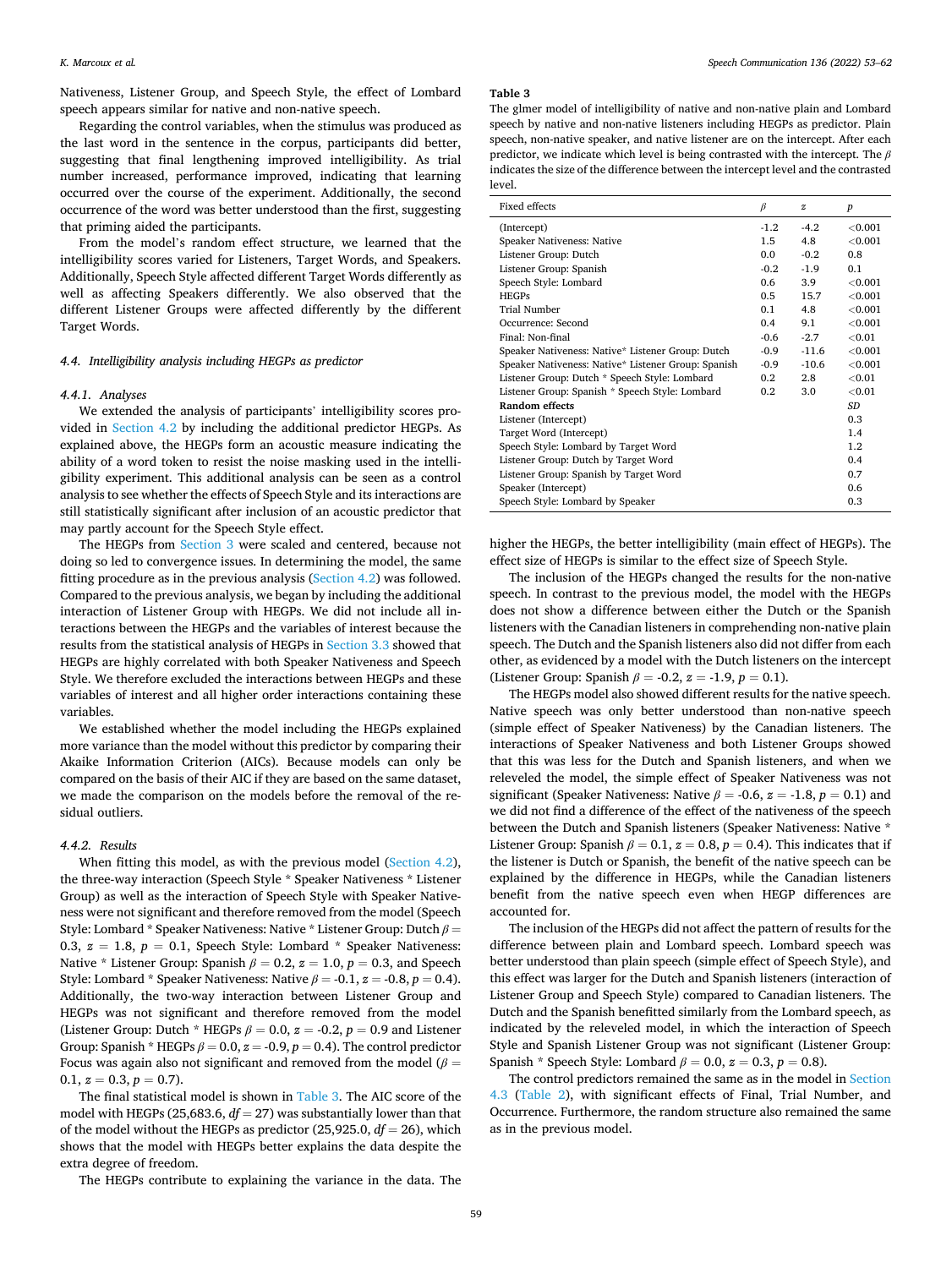#### **5. Discussion**

This article compares the size of the Lombard intelligibility benefit for words in noise between native (American-English) and non-native (native Dutch) English speakers, when heard by native and non-native listeners. Perception of non-native Lombard speech has not previously been investigated. This study sheds light on the nature of non-native Lombard speech while also touching upon non-native speech perception.

By computing high-energy glimpsing proportions (HEGPs), we first gained information about the speech signal itself and the stimuli's capacity to withstand noise masking. HEGPs only consider the acoustics of the speech signal and are therefore language independent and can serve as an objective measure. Previous studies have shown that a large part of the capacity to withstand masking can be explained by the shifts in the spectral energy distribution of speech (e.g., [Lu and Cooke, 2009\)](#page-9-0). HEGPs only consider the quantity of audible information and not the quality. Therefore they do not take other factors that may be relevant for speech intelligibility into account, such as coarticulation and changes in vowel formants which may occur with reduction.

The native and the non-native Lombard speech showed similar increases in HEGP scores when going from plain to Lombard speech. This suggests that both native and non-native Lombard speech are more resistant to noise than plain speech. The finding for native speech is in line with previous research using glimpsing proportions (GPs), which is the basis of the HEGPs that we used (e.g., [Lu and Cooke, 2009](#page-9-0)). Importantly, the current study extends this finding to Lombard speech produced by non-native speakers. This suggests that beneficial alterations to the spectral energy distribution are also present in non-natively produced Lombard speech.

The intelligibility of the same speech materials was tested with human listeners. In addition to a native listener group (Canadians), we tested two non-native listener groups; one that shared the native language with the non-native English speakers (native Dutch) and one that did not (native Spanish). All listener groups showed a clear Lombard benefit for both the native and the non-native speech. Together, the HEGP analysis and the intelligibility experiment therefore show that, like native speakers, non-native speakers produce Lombard speech and that their Lombard speech is more intelligible in noise than their plain speech.

While our finding that native Lombard speech is more intelligible than plain speech when present in noise is in line with previous research investigating the Lombard benefit with native speakers (e.g., [Dreher and](#page-9-0)  O'[Neill, 1957](#page-9-0); [Pittman and Wiley, 2001](#page-9-0); [Van Summers et al., 1988](#page-9-0)), to our knowledge, the Lombard intelligibility benefit with non-native speech is a novel finding. It could indicate that the production of Lombard speech is easily acquired by language learners or that it results from mechanisms that learners transfer from their native language to non-native languages. As learners are typically not explicitly taught about Lombard speech and previous research showed small differences in the median F0 and F0 range between the native and non-native English Lombard speech presented in our experiment ([Marcoux and](#page-9-0)  [Ernestus, 2019a, 2019b\)](#page-9-0), we believe that the latter explanation is more likely. This indicates that learners may implement their native Lombard speech alternations in non-native languages, but that this does not greatly hinder the Lombard benefit for the listeners.

The native listeners exhibited a smaller Lombard benefit than the non-native listeners. The increased intelligibility of Lombard speech compared to plain speech across native and non-native speech was 13.4% points for the native listeners, while, for the non-native listeners, this was greater at 16.5% points. It should be noted that although the non-native listeners may have had more problems than the natives with correctly spelling the target words (we counted every misspelling as an incorrect answer), this should not have modulated the size of the Lombard benefit, as we may expect the same spelling problems for both the Lombard and the plain speech.

Our finding that non-native listeners showed a larger Lombard benefit than native listeners contrasts with the findings reported by [Cooke and García Lecumberri \(2012\),](#page-9-0) who documented a smaller Lombard benefit for non-native listeners compared to the same materials with native listeners [\(Lu and Cooke, 2008](#page-9-0)). [Lu and Cooke \(2008\)](#page-9-0) reported native listeners identifying plain speech embedded in noise at 42% accuracy, with a 22% point increase in intelligibility for identifying Lombard speech produced in 82 dB SPL embedded in noise. For non-native listeners, this was a baseline of 36% accuracy and a 15% point increase in intelligibility for Lombard speech (Cooke and García [Lecumberri, 2012\)](#page-9-0). This difference with our findings could be explained in several ways, including differences in stimuli and masker properties. The listeners tested in [Cooke and García Lecumberri \(2012\)](#page-9-0) and in [Lu](#page-9-0)  [and Cooke \(2008\)](#page-9-0) identified letter and number combinations at SNR -9 dB. In the current study, listeners were asked to identify English words at -1 SNR. For our stimuli, we used 96 different target words, which did not belong to any one category or topic. Our stimuli were produced in sentences where many words, including the target words, were reduced (e.g. *police* was often pronounced as /pli:s/). We spliced the target words out of their sentences and presented them in isolation, which makes especially reduced words hard to understand (e.g., [Ernestus et al.,](#page-9-0)  [2002\)](#page-9-0). The difference in stimuli and masker between our study and [Cooke and García Lecumberri \(2012\)](#page-9-0) and [Lu and Cooke](#page-9-0)'s (2008) could in part explain the difference in the size of the Lombard benefit.

We also analyzed the intelligibility scores including HEGPs as a predictor. The predictor HEGP was statistically significant, suggesting that part of the Lombard benefit can be explained by a shift in energy to higher frequency regions. Since Speech Style was still significant as well, these analyses show that the HEGPs predict part of the Lombard benefit while other acoustic characteristics of Lombard speech not captured by HEGPs also contribute to the Lombard benefit. Acoustic characteristics of Lombard speech that are not considered in HEGPs include increase in duration (e.g., [Castellanos et al., 1996](#page-9-0); [Dreher and O](#page-9-0)'Neill, 1957; [Gar](#page-9-0)[nier and Henrich, 2014](#page-9-0); [Junqua, 1993; Van Summers et al., 1988](#page-9-0)) and shifts in the vowel space (e.g., [Garnier, 2008](#page-9-0)). The inclusion of the HEGPs as predictor did not affect any of the interactions involving Speech Style.

In addition to observing the Lombard benefit in both native and nonnative speech for all listener groups, we obtained results further elucidating the differences between native and non-native speech and between native and non-native listening. The Spanish listeners performed worse than the Canadian native and Dutch non-native listeners when listening to non-native plain speech. Dutch listeners may outperform Spanish listeners because of their greater exposure to English in daily life. Perhaps more interestingly, when we compared the model without the predictor HEGPs with a model with the predictor HEGPs, the latter model showed a better fit with the data and showed that the Spanish performed as well as the Dutch and native listeners for non-native plain speech. This difference between the two models in whether the Spanish listeners performed as well as the other two groups suggests that the Spanish listeners are differently affected than the native and Dutch listeners by the energetic masking as indicated by the HEGPs. As this experiment was not designed to test for possible differences among groups in sensitivity to HEGPS, future research should further investigate this possible difference.

All listeners benefitted from listening to native rather than nonnative speech. This is not in line with the matched and mismatched interlanguage speech intelligibility benefit, as the Dutch and Spanish listeners did not find the non-native English (native Dutch) speech as intelligible as the native speech ([Bent and Bradlow, 2003](#page-9-0)). The higher intelligibility for native speech mimics the difference in HEGPs between the native and the non-native speech indicating that native English speech better withstood masking. Unfortunately, we cannot establish whether this difference in HEGPs is due to acoustic properties inherent to native versus non-native speech or whether it is due to differences between English and Dutch (such as the different realizations of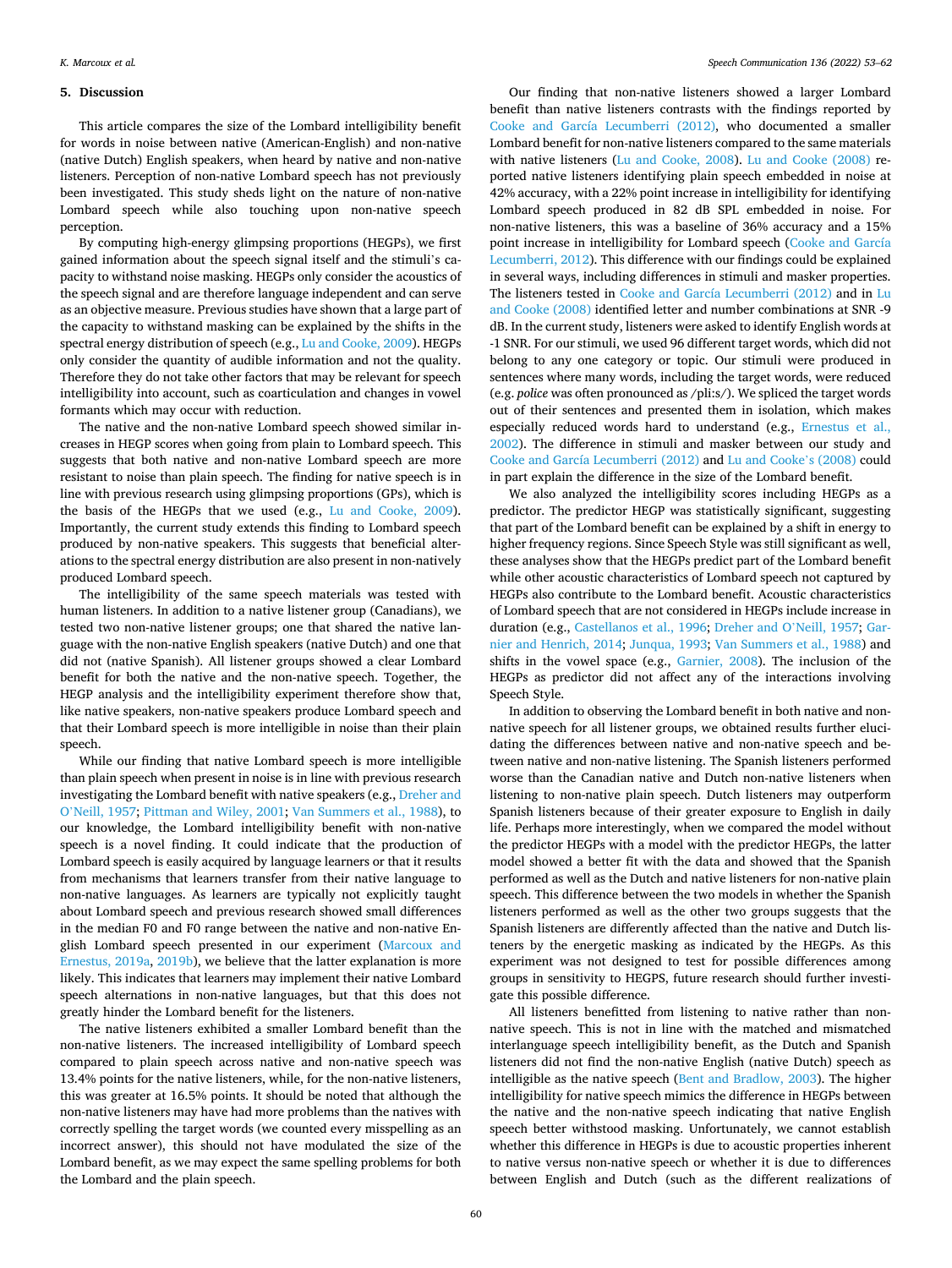<span id="page-8-0"></span>fricatives) with the Dutch characteristics surfacing in non-native English produced by the native Dutch speakers. This finding requires further investigation.

The Canadian native listeners benefited more from listening to native speech compared to the Spanish and the Dutch. Stated differently, the Canadian listeners suffered more from listening to non-native speech than the Dutch and the Spanish listeners. When the HEGP metric was incorporated in the analysis, the difference between the native listeners on the one hand and the non-native listeners on the other hand was larger, with the Dutch and Spanish listeners no longer showing a benefit for the native speech. Therefore, when the HEGPs are taken into consideration, the Dutch and Spanish listeners do show a matched and mismatched interlanguage speech intelligibility benefit respectively ([Bent and Bradlow, 2003](#page-9-0)). This suggests again that different listener groups may benefit differently from the energetic masking as indicated by the HEGPs.

The materials in this study were restricted to native English and nonnative English produced by native speakers of Dutch and we only tested native listeners of English, Dutch, and Spanish. The choice of these languages and these listeners may have affected the results: different results may have been obtained had we chosen to study speakers of native languages that are more dissimilar than English and Dutch, and listeners of native languages that are more dissimilar than English, Dutch, and Spanish. Considering there are various factors that influence the matched and mismatched interlanguage speech intelligibility benefit ([Bent and Bradlow, 2003\)](#page-9-0), including the language choices of the native and non-native speakers, the proficiency of the non-native speakers (e. g., [Stibbard and Lee, 2006\)](#page-9-0), and the proficiency of the non-native listeners (e.g., [Imai et al., 2005](#page-9-0); [Pinet et al., 2011\)](#page-9-0), we leave it to future research to investigate to what extent the results obtained in our study generalize to other languages and listener groups. Especially, the acoustic characteristics not captured by HEGPs may differ more among languages that are less similar to each other than Dutch and English are. If so, the Lombard benefit may depend on the combination of the speaker's and the listener's native languages.

In this study, we set out to examine the size of the Lombard intelligibility benefit for native and non-native speech. We approached this by analyzing HEGPs to understand the speech signal itself and by

conducting an intelligibility experiment with native and non-native listener groups to also understand the role of the listener's native language. We found that, like native speakers, non-native speakers can produce Lombard speech with higher HEGPs than plain speech and that is clearly beneficial for the listener. Although there may be influences from the speaker's native language on non-native Lombard speech ([Marcoux and Ernestus, 2019a, 2019b\)](#page-9-0), non-native speech can still show a Lombard intelligibility benefit.

## **Funding**

This project has received funding from the European Union's Horizon 2020 research innovation programme under the Marie Skłodowska-Curie grant agreement No. 675324.

### **CRediT authorship contribution statement**

**Katherine Marcoux:** Conceptualization, Methodology, Formal analysis, Investigation, Writing – original draft. **Martin Cooke:** Software, Writing – review & editing. **Benjamin V. Tucker:** Writing – review & editing. **Mirjam Ernestus:** Conceptualization, Methodology, Writing – review & editing, Supervision.

# **Declaration of Competing Interest**

The authors declare that they have no known competing financial interests or personal relationships that could have appeared to influence the work reported in this paper.

## **Acknowledgment**

We would like to thank Dr. Louis ten Bosch for his help in consultation as well as in the creation of the speech shaped noise file and the script to mix the noise with the speech to create the stimuli used in the intelligibility experiment. Additionally, we would like to thank Dr. Esther Janse for her comments and feedback in the creation of this project and for her input on the article.

## **Appendix 1. List of the target words**

| Baby       | Flower     | Neighborhood    | Sundays   |
|------------|------------|-----------------|-----------|
| Balloon    | Food       | Night           | Table     |
| Banana     | Force      | <b>Notebook</b> | Teacher   |
| Beach      | Foundation | Pants           | Theater   |
| Birthday   | French     | Parade          | Theme     |
| Board      | Fridays    | Party           | Theology  |
| Bonfire    | Game       | Pizza           | Theory    |
| Boy        | Garden     | Police          | Therapist |
| Cadaver    | Gloves     | Professor       | Thriller  |
| Café       | Gorilla    | Rain            | Throne    |
| City       | Guests     | Road            | Time      |
| Classes    | House      | Room            | Today     |
| Club       | Jazz.      | Salami          | Tomato    |
| Computer   | July       | Sample          | Tomorrow  |
| Conference | Left       | Sandwiches      | Town      |
| Counselor  | Lemonade   | Saturday        | Tubes     |
| Dance      | Letter     | Snack           | Walk      |
| Day        | Likes      | Spanish         | Watch     |
| Desk       | Literature | Spring          | Week      |
| Detail     | Meeting    | Square          | Wild      |
| Dinner     | Minutes    | <b>Store</b>    | Woman     |
| Drink      | Month      | Street          | Wood      |
| Education  | Morning    | Summer          | Year      |
| Fall       | Move       | Sun             | Zoo       |